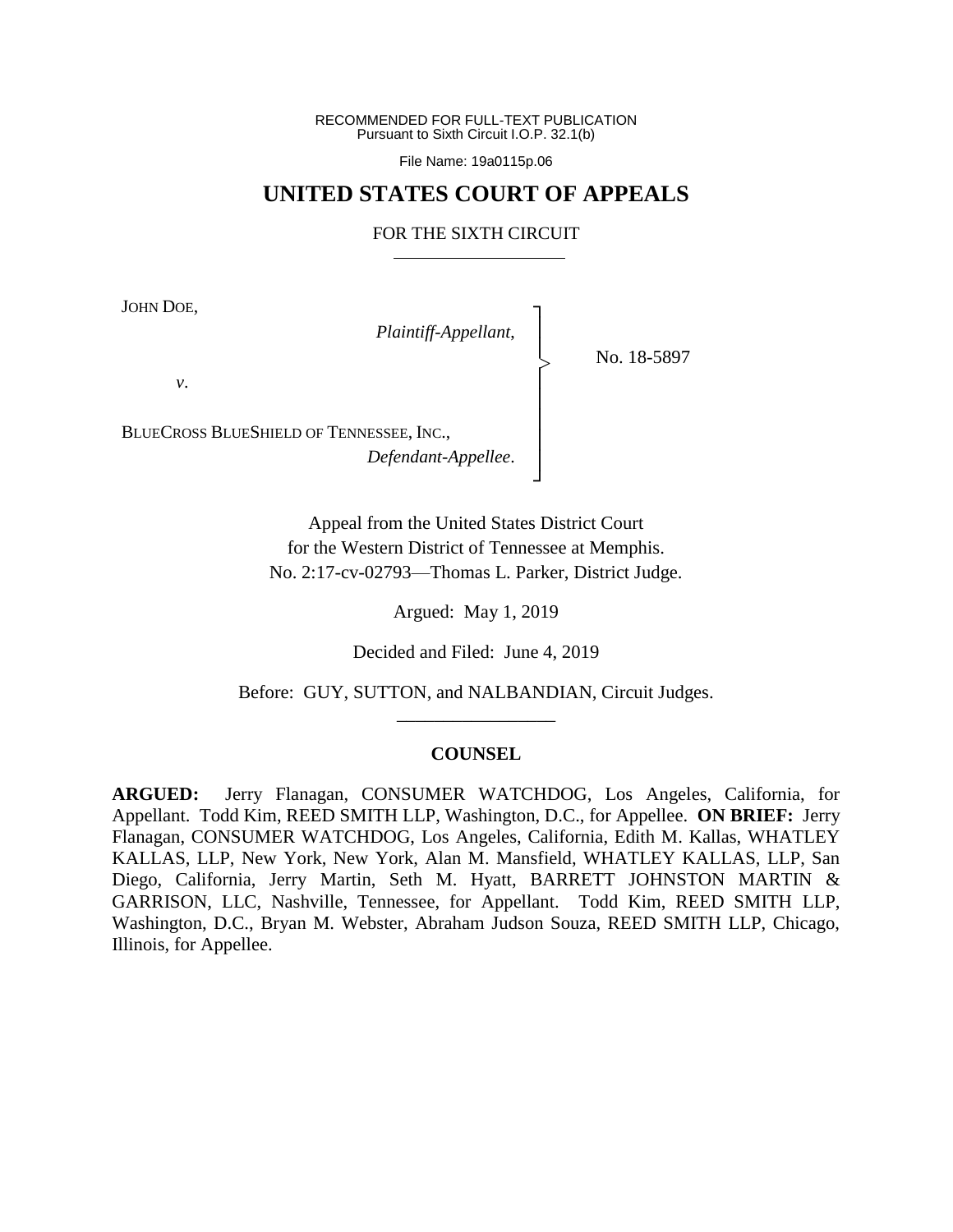## **OPINION** \_\_\_\_\_\_\_\_\_\_\_\_\_\_\_\_\_

\_\_\_\_\_\_\_\_\_\_\_\_\_\_\_\_\_

SUTTON, Circuit Judge. Treating similarly situated people differently goes to the heart of invidious discrimination. But treating differently situated people differently usually counts as equal justice under law. Today's case involves the second scenario in the context of an application of the antidiscrimination provisions of the Affordable Care Act.

John Doe receives HIV medicine through a health care plan administered by BlueCross BlueShield of Tennessee. Although Doe would like to pick up his medicine at his local pharmacy, his plan requires him, and anyone else who uses certain high-cost drugs, to get his medicine by mail or at a specialty pharmacy. Frustrated by that requirement, Doe sued BlueCross for discriminating against him on the basis of disability and for breaching their contract. The district court rejected the claims as a matter of law. We affirm.

I.

John Doe is HIV-positive and takes Genvoya to keep his condition under control. While advances in HIV/AIDS research continue to improve treatment for the disease, the most effective medicines can be expensive. Doe receives health insurance from BlueCross. Happily for him, the plan covers Genvoya.

Unhappily for him, BlueCross imposes requirements on where individuals obtain the medication. Doe originally bought Genvoya from his local pharmacy. But after February 2017, the pharmacy told him that BlueCross wouldn't pay for the medication there any longer. BlueCross requires beneficiaries to obtain specialty medicines—usually high-cost medicines for chronic and serious diseases—from a specialty pharmacy network if they want to pay in-network (read lower) prices. That meant Doe could fill the HIV prescription only through mail order or by picking it up at certain brick-and-mortar pharmacies. So long as Doe used the specialty pharmacy network, his co-pay for each monthly batch of Genvoya would be \$120. But if Doe continued to get the medicine at his local pharmacy, BlueCross wouldn't cover it at all, leaving him to pay full freight at thousands of dollars per batch.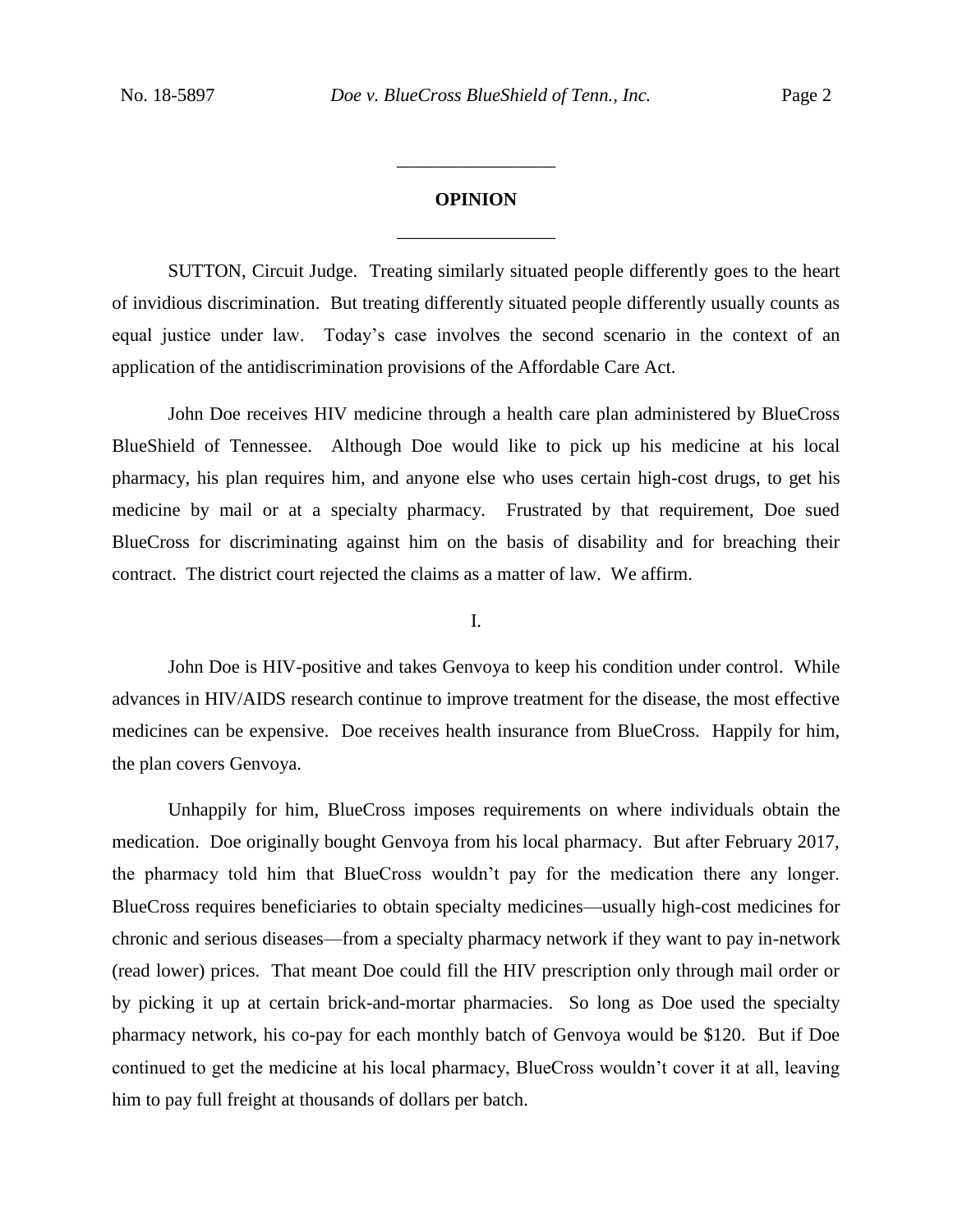This development bothered Doe. He liked interacting with his regular pharmacists, who knew his medical history and who could spot the effects of harmful drug interactions. He also worried that medicine deliveries to his house might compromise his privacy or risk heat damage to the medicine. Doe asked BlueCross for permission to opt out of the specialty medications program. BlueCross declined.

Doe filed this putative class action against BlueCross, alleging that it discriminated against him and other HIV-positive beneficiaries in violation of the Affordable Care Act as well as the Americans with Disabilities Act and that it breached their insurance contract. The district court granted BlueCross's motion to dismiss the complaint and denied Doe leave to amend.

II.

*The Affordable Care Act claim*. Doe contends that BlueCross discriminated against him on the basis of disability in violation of § 1557 of the Patient Protection and Affordable Care Act. The argument implicates two questions. Does the standard of liability include a relaxed form of disparate-impact discrimination? May Doe bring a private lawsuit to enforce the claim?

As for the standard of liability, the language of the statute is a good place to start. The first sentence of § 1557 provides that "an individual shall not, on the ground prohibited under title VI of the Civil Rights Act of 1964, title IX of the Education Amendments of 1972, the Age Discrimination Act of 1975, or section 504 of the Rehabilitation Act of 1973, be excluded from participation in, be denied the benefits of, or be subjected to discrimination under, any health program or activity, any part of which is receiving Federal financial assistance." 42 U.S.C. § 18116(a). This language brings the problem into view. Doe thinks that some of the incorporated statutes permit discrimination claims based on a relaxed disparate-impact theory of liability and that some of them do not. As he sees it, he may pick the statute with the lightest standard from this menu of four options and use that standard of liability in prosecuting his claim for disability discrimination.

The statute does not permit this reading. In the abstract, the word "ground" picks up the basis on which the insurer takes an action. *See* 6 *Oxford English Dictionary* 876 (2d ed. 1989). In the concrete context of this law, the word "ground" refers to the forbidden source of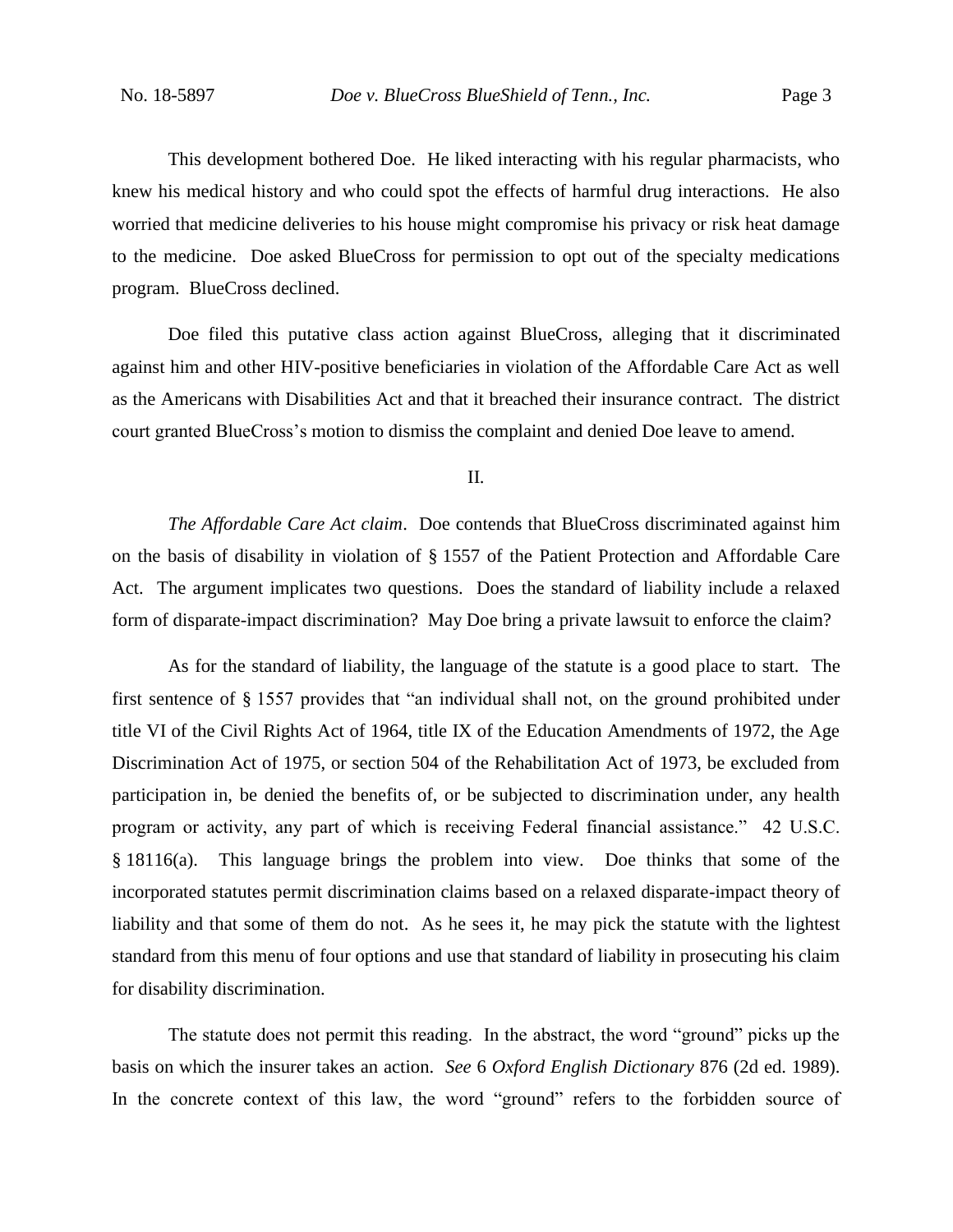discrimination: race, color, and national origin (Title VI); sex (Title IX); age (Age Discrimination Act); and disability (Rehabilitation Act). When "ground" is paired with "prohibited," as in "on the ground prohibited," the statute picks up the type of discrimination the standard for determining discrimination—prohibited under each of the four incorporated statutes. If the claimant seeks relief for discrimination "on the ground prohibited" by § 504 of the Rehabilitation Act, for example, he must show differential treatment "solely by reason of" disability, 29 U.S.C. § 794(a), not some other standard of care. *See Lewis v. Humboldt Acquisition Corp.*, 681 F.3d 312, 315–16 (6th Cir. 2012) (en banc). Otherwise, the health insurer's actions do not amount to the kind of "discrimination" barred by the law.

Think of it this way. The Affordable Care Act prohibits discrimination based on several grounds. But it does not change the nature of those grounds any more than it adds a new form of discrimination, say discrimination based on political perspective, to the law. By referring to four statutes, Congress incorporated the legal standards that define discrimination under each one. *See Panama R. Co. v. Johnson*, 264 U.S. 375, 392 (1924).

The second sentence of the section reinforces this conclusion. It says that "[t]he enforcement mechanisms provided for and available under such title VI, title IX, section 504, or such Age Discrimination Act shall apply for purposes of violations of this subsection." 42 U.S.C. § 18116(a). "Enforcement" refers to compelling adherence to the duty in each law. 5 *Oxford English Dictionary*, *supra*, at 245. And a "mechanism" is the means of producing each end. 9 *id.* at 536. The phrase "enforcement mechanism" thus covers the distinct methods available under the four listed statutes for compelling compliance with the substantive requirements of each statute. If the first sentence created a brand-new single standard for what qualifies as discrimination, why would Congress use four distinct families of enforcement mechanisms to compel compliance with that standard rather than creating a matching single mechanism? We can think of no answer. Here, as is so often the case, Occam's Razor provides a handy guide.

Pulling all of this together, the statute prohibits discrimination against the disabled in the provision of federally supported health programs under § 504 of the Rehabilitation Act. In doing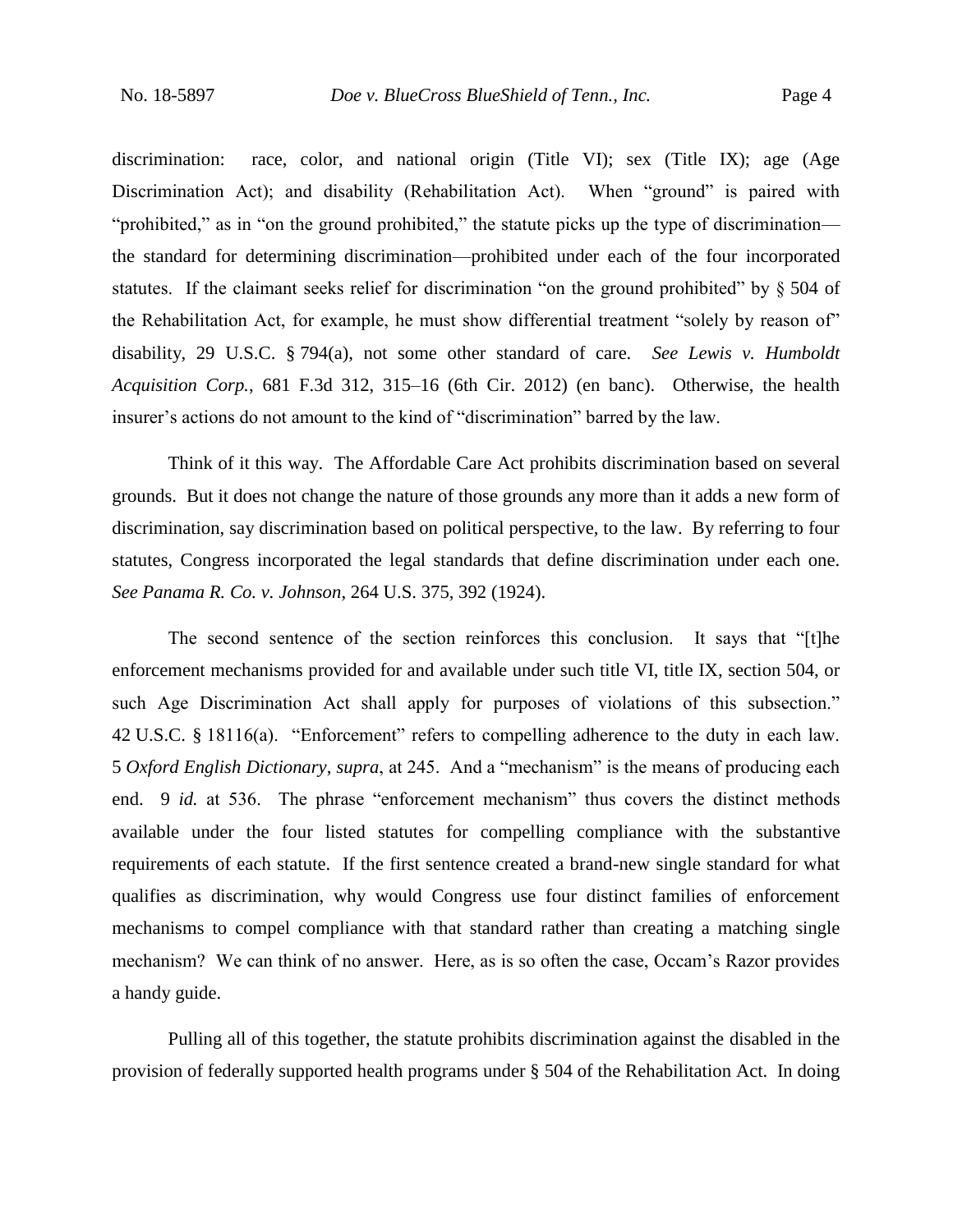so, the Affordable Care Act picks up the standard of care for showing a violation of *§ 504*, not the other laws incorporated by the statute or for that matter any other statute.

This approach also makes short work of the second statutory question: May Doe enforce the law through a private right of action? Yes. Because the Rehabilitation Act contains a private right of action, *see Barnes v. Gorman*, 536 U.S. 181, 185 (2002), the enforcement mechanism sentence permits Doe to bring this lawsuit to enforce that prohibition under the Affordable Care Act as well.

Doe accepts some of this analysis. He agrees that the Act gives him a private cause of action to sue for disability discrimination for the reasons just given. But he thinks the enforcement mechanism sentence allows him to use any of the four substantive legal standards for proving discrimination and apply it to any of the four classifications.

Picking your own adventure, however, is not what that sentence says. The phrase "enforcement mechanism" refers to the process for compelling compliance with a substantive right, not the substantive right itself. As we have said before, in interpreting § 504 of the Rehabilitation Act no less, "[e]nforcement provisions generally do not alter substantive standards of care." *Lewis*, 681 F.3d at 316. Had Congress wished to make all of the enforcement mechanisms available for any classification, it would have said "[t]he enforcement mechanisms provided for and available under title VI, title IX, section 504, *and* such Age Discrimination Act shall apply"—instead of the *or* it opted to use.

Context does Doe's argument no favors either. Each antidiscrimination statute has its own highly reticulated set of enforcement rules adapted for the type of discrimination that each law targets. For example, Title VI, Title IX, and § 504 do not require the exhaustion of administrative remedies before bringing a private cause of action, while the Age Discrimination Act does. *See* 42 U.S.C. § 6104(e)(2), (f) (Age Discrimination Act); *Cannon v. Univ. of Chi.*, 441 U.S. 677, 706 n.41 (1979) (Title IX); *Tuck v. HCA Health Servs. of Tenn., Inc.*, 7 F.3d 465, 470–71 (6th Cir. 1993) (§ 504); *Neighborhood Action Coal. v. City of Canton*, 882 F.2d 1012, 1015 (6th Cir. 1989) (Title VI). And while Title VI, Title IX, and § 504 allow the recovery of compensatory damages, the Age Discrimination Act does not. *See* 42 U.S.C. § 6104(e)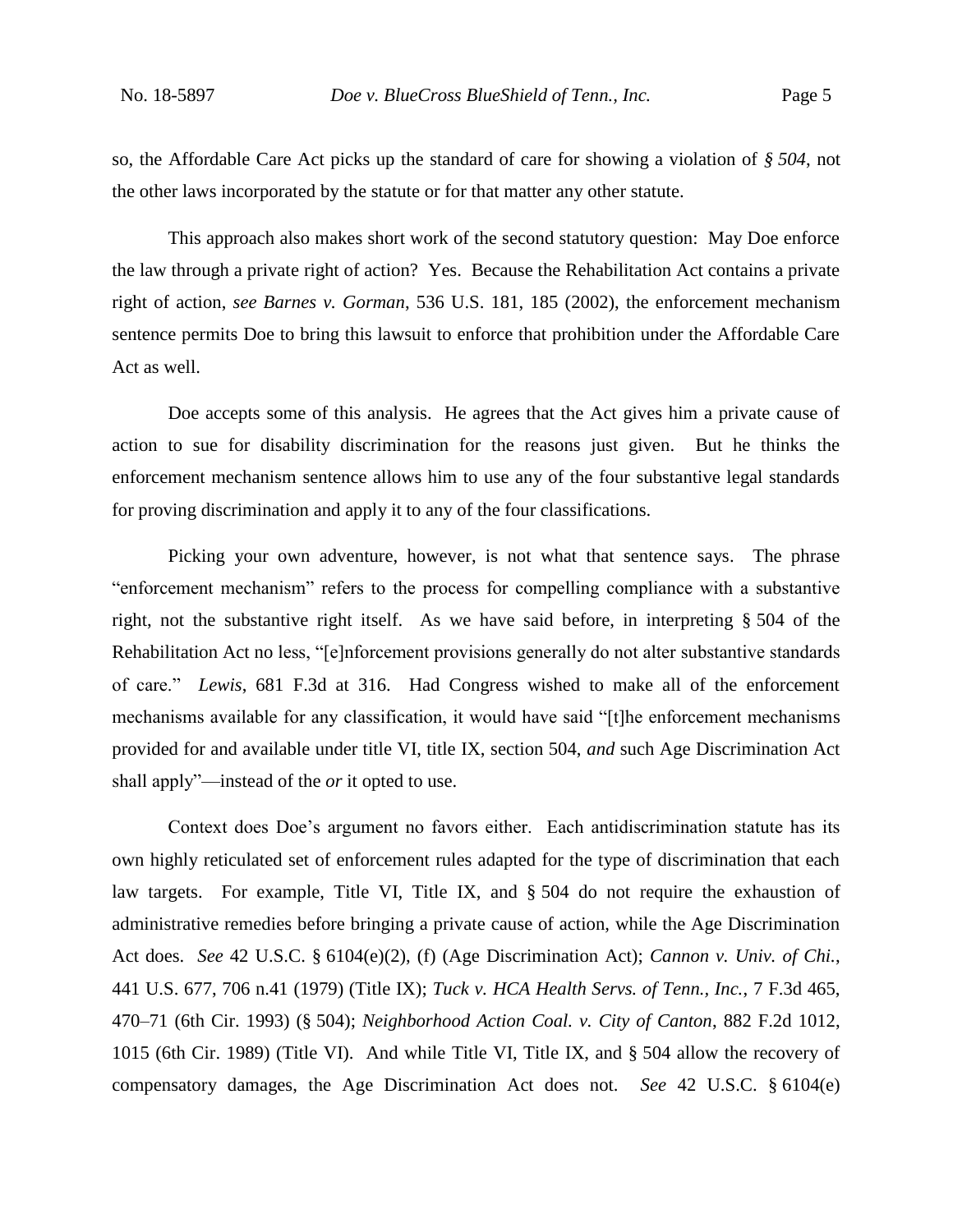(Age Discrimination Act); *Barnes*, 536 U.S. at 185–89 (Title VI, Title IX, and § 504). Allowing plaintiffs to treat all of this as a use-what-you-wish buffet would make a hash of the underlying enforcement schemes.

Despite each of the problems with his interpretation, Doe thinks he has an ace in the hole: a helpful agency interpretation. Yes, the Department of Health and Human Services' Office for Civil Rights supports his view. During the notice-and-comment process for promulgating the § 1557 regulations, commenters asked the agency to clarify whether the enforcement mechanisms of each statute, including disparate-impact discrimination as a basis for liability, are available to any plaintiff regardless of the nature of the discrimination at issue. The agency responded that it "interprets Section 1557 as authorizing a private right of action for claims of disparate impact discrimination on the basis of any of the criteria enumerated in the legislation." Nondiscrimination in Health Programs and Activities, 81 Fed. Reg. 31,376, 31,439–40 (May 18, 2016).

But this interpretive guidance does not do everything Doe thinks it does. While agencies may have authority to interpret statutes, they do not have authority to rewrite them. "If the intent of Congress is clear, that is the end of the matter." *Chevron U.S.A., Inc. v. Nat. Res. Def. Council, Inc.*, 467 U.S. 837, 842 (1984). In § 1557, as just shown, Congress made plain that it prohibited discrimination in the provision of health care by incorporating and enforcing the substantive standards of liability of the four named statutes, not changing them. There is just one permissible interpretation of this language, and the agency failed to respect it. Its contrary agency interpretation counts for naught.

One last point deserves mention. It's not clear that Doe's interpretation of the statute would help him anyway. He thinks that some of the antidiscrimination statutes prohibit disparate-impact discrimination, and that § 1557 leaves him free to pick that standard of liability and apply it to his disability-discrimination claim. But Doe, like the agency, may have a misunderstanding about how each statute works. Title VI, for example, doesn't prohibit disparate-impact discrimination. *See Alexander v. Sandoval*, 532 U.S. 275, 280 (2001). It's unlikely that Title IX, which was patterned on Title VI, does so either. *See Jackson v. Birmingham Bd. of Educ.*, 544 U.S. 167, 173 (2005) ("Title IX implies a private right of action to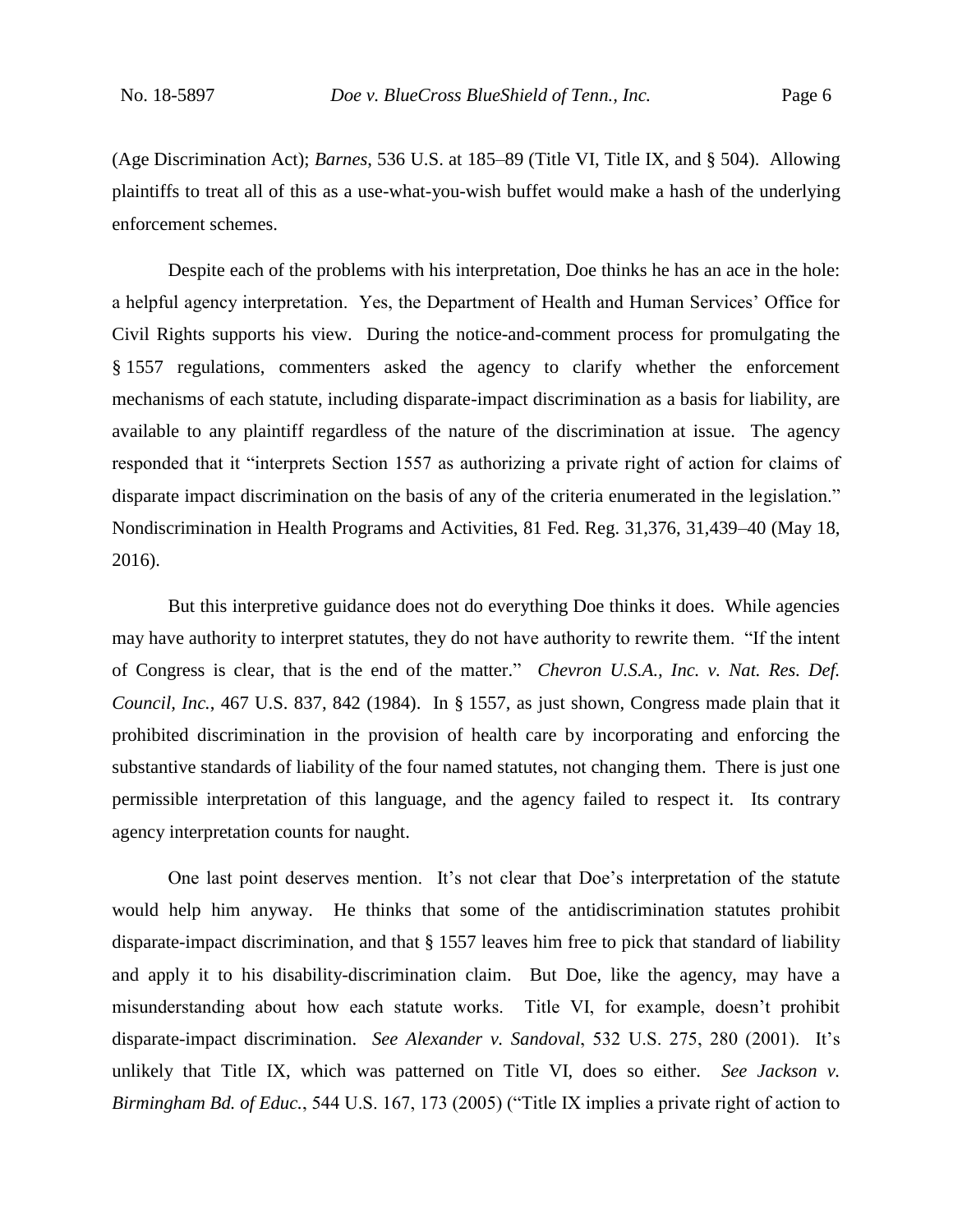enforce its prohibition on intentional sex discrimination."); *Sandoval*, 532 U.S. at 280; *Cannon*, 441 U.S. at 695–96. And contrary to the agency's understanding, *see* 81 Fed. Reg. at 31,439, there is no reason to think the Age Discrimination Act of 1975 picks up this standard of liability, *see Kamps v. Baylor Univ.*, 592 F. App'x 282, 285–86 (5th Cir. 2014). The Age Discrimination in Employment Act of 1967, it is true, prohibits disparate-impact discrimination. *See Smith v. City of Jackson*, 544 U.S. 228, 233–40 (2005). But unlike that statute, the 1975 Age Act does not bar practices that "otherwise adversely affect" people because of their age, making any analogy (or conflation) between the two laws dubious. *See Kamps*, 592 F. App'x at 285–86. That leaves the legal standard of the Rehabilitation Act as Doe's best shot, which is exactly what he gets under our reading of the statute.

*Application of the Rehabilitation Act*. Section 504 of the Rehabilitation Act of 1973 provides that "[n]o otherwise qualified individual with a disability in the United States . . . shall, solely by reason of her or his disability, be excluded from the participation in, be denied the benefits of, or be subjected to discrimination under any program or activity receiving Federal financial assistance." 29 U.S.C. § 794(a). To state a claim under the Rehabilitation Act, as incorporated into the Affordable Care Act, Doe thus must allege that (1) he is an individual with a disability; (2) he is otherwise qualified for participation in a health program or activity; (3) he is being excluded from participation in, denied the benefits of, or subjected to discrimination under the program solely by reason of his disability; and (4) the program receives federal assistance. *See Maddox v. Univ. of Tenn.*, 62 F.3d 843, 846 (6th Cir. 1995).

We take a few things for granted—that Doe's HIV-positive status counts as a disability under the Act, that he is otherwise qualified for his benefits plan, and that the plan receives federal funds. Even then, has Doe been excluded from participation in, denied the benefits of, or subjected to discrimination under his plan?

No, we must conclude. BlueCross did not exclude Doe from participating in the plan or deny him benefits covered by it, as he seems to concede. And contrary to his argument, the plan's specialty medications program did not discriminate against him based on disability.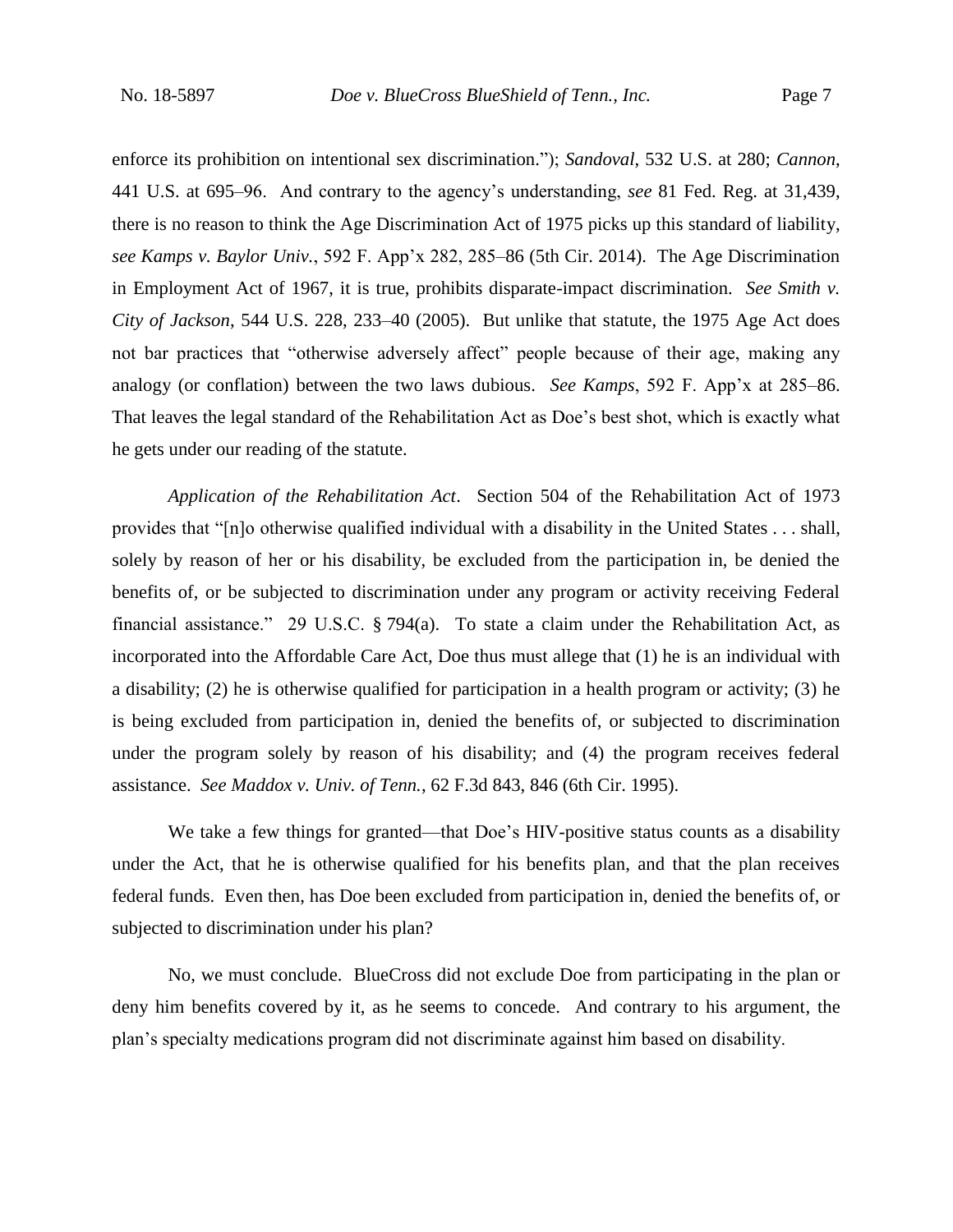Doe cannot show that BlueCross intentionally discriminated against him. The plan's specialty medications list is neutral on its face. Some of the included medicines are apt to be used by those with disabilities. But plenty of others are not, such as medicines used to treat high cholesterol, osteoporosis, or allergic rhinitis, sometimes called a runny nose. *See* 29 U.S.C. § 705(20)(B); 42 U.S.C. § 12102(1) (defining a disability as an impairment that substantially limits one or more major life activities). The common trait linking the listed drugs is cost, not the disabled status of their users. Because the specialty medications program does not distinguish based on disability, much less "solely" so, it does not convey any discriminatory intent. *See Jones v. City of Monroe*, 341 F.3d 474, 478 (6th Cir. 2003).

Doe argues that, even if the plan doesn't intentionally discriminate against the disabled, it causes a cognizable disparate impact. This raises an open question about the scope of the Rehabilitation Act, one we close today. In *Alexander v. Choate*, the Supreme Court rejected the "boundless notion" that all disparate-impact showings establish a prima facie case under § 504. 469 U.S. 287, 299 (1985). But it "assume[d] without deciding that § 504 reaches at least some conduct that has an unjustifiable disparate impact upon the handicapped." *Id.*

We now resolve what *Choate* did not and conclude that § 504 does not prohibit disparate-impact discrimination.

Take the text. Disparate-impact discrimination occurs when an entity acts for a nondiscriminatory reason but nevertheless disproportionately harms a protected group. *See Ricci v. DeStefano*, 557 U.S. 557, 577 (2009). But the Rehabilitation Act bars discrimination "solely by reason of her or his disability." 29 U.S.C. § 794(a); *see Lewis*, 681 F.3d at 315–17. That language does not encompass actions taken for nondiscriminatory reasons. The language, as well, applies only to individuals who are "otherwise qualified" for the program at issue, meaning that the Act allows the disabled to be "disparately affected by legitimate job criteria." *Crocker v. Runyon*, 207 F.3d 314, 321 (6th Cir. 2000). All of this explains why we have remarked that "[t]here is good reason to believe that a disparate impact theory is not available under the Rehabilitation Act." *Id.* We agree, and so hold.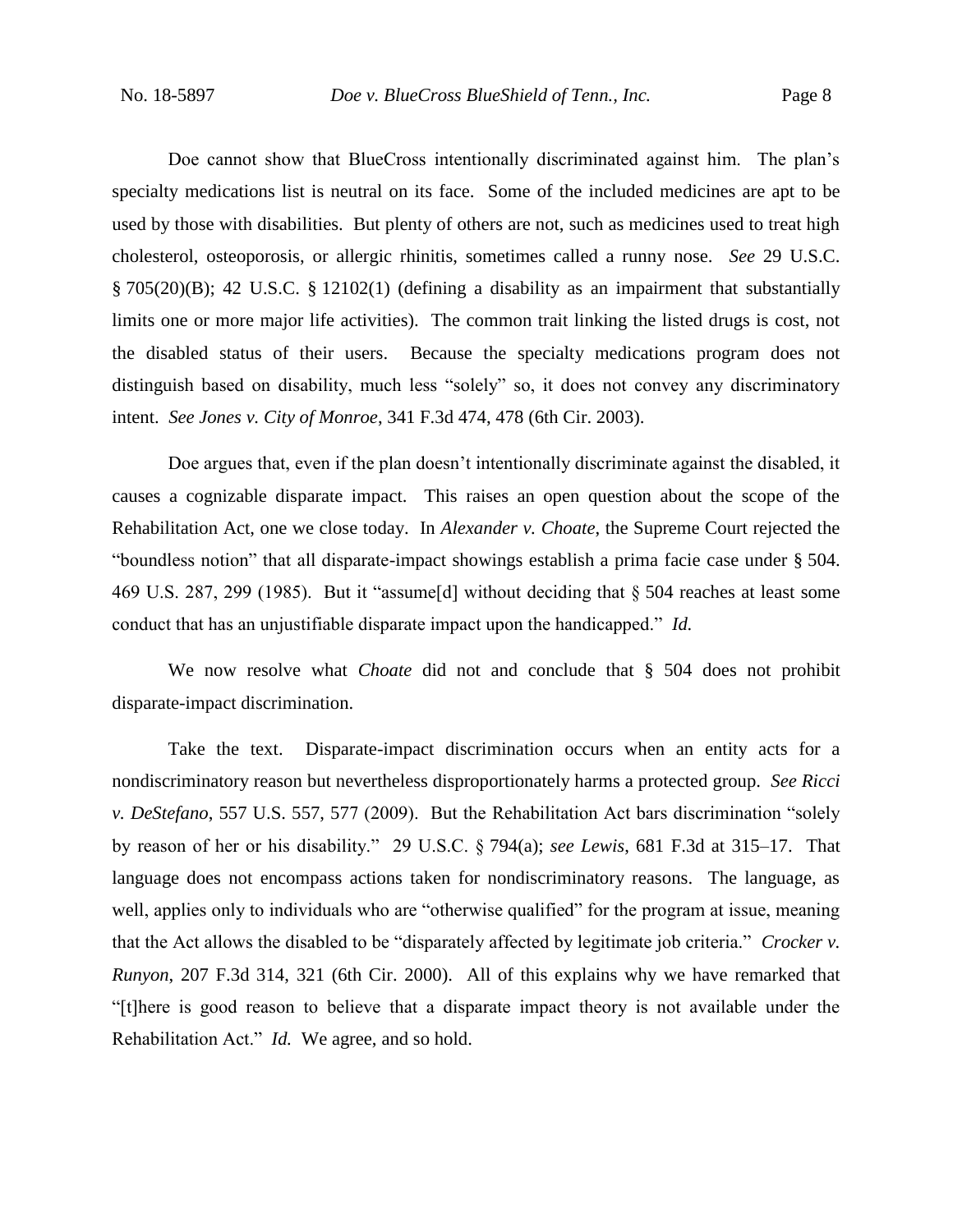A comparison to other antidiscrimination statutes leads to the same conclusion. Section 504 "was patterned after Title VI." *Cmty. Television of S. Cal. v. Gottfried*, 459 U.S. 498, 509 (1983). Like § 504, Title VI prohibits a person from "be[ing] excluded from participation in, be[ing] denied the benefits of, or be[ing] subjected to discrimination" on the basis of a protected classification. 42 U.S.C. § 2000d. And Title VI does not reach disparate-impact discrimination. *See Sandoval*, 532 U.S. at 280–81. By contrast, when the Court has found that a statute prohibits disparate-impact discrimination, it has relied on language like "otherwise adversely affect" or "otherwise make unavailable," which refers to the consequences of an action rather than the actor's intent. *See Tex. Dep't of Hous. & Cmty. Affairs v. Inclusive Cmtys. Project, Inc.*, 135 S. Ct. 2507, 2518–19 (2015) (Fair Housing Act); *Smith*, 544 U.S. at 235–36 (1967 Age Act); *Griggs v. Duke Power Co.*, 401 U.S. 424, 429–31 (1971) (Title VII). That language is missing from § 504, just as it is missing from Title VI.

The oddity of applying disparate-impact discrimination in this area points in the same direction. Because many neutral (and well-intentioned) policies disparately affect the disabled the point of such laws most often is to ease the burden of having a disability—the proposed use of the theory under § 504 "could lead to a wholly unwieldy administrative and adjudicative burden." *Choate*, 469 U.S. at 298. With thirty years of hindsight, we can go one step further. Even entertaining the idea of disparate-impact liability in this area invites fruitless challenges to legitimate, and utterly nondiscriminatory, distinctions, as this case aptly shows.

Perhaps, one might argue, the Court's assumption in *Choate* should count as something more. After all, at the same time the Court recognized that § 504 "was patterned after and is almost identical to" Title VI, it also said that "too facile an assimilation of Title VI law to § 504 must be resisted." *Id.* at 293 n.7. It then chose to "assume without deciding" that § 504 means something different than its twin. *See id.* at 299. But the Court's words of caution about the relationship between the two statutes do not foreclose our own analysis. The key word is "assume." Because *Choate* did not decide the issue either way, and in fact expressed reservations about the effects of disparate-impact liability in this area, we remain free to hold that § 504 does not cover disparate-impact claims.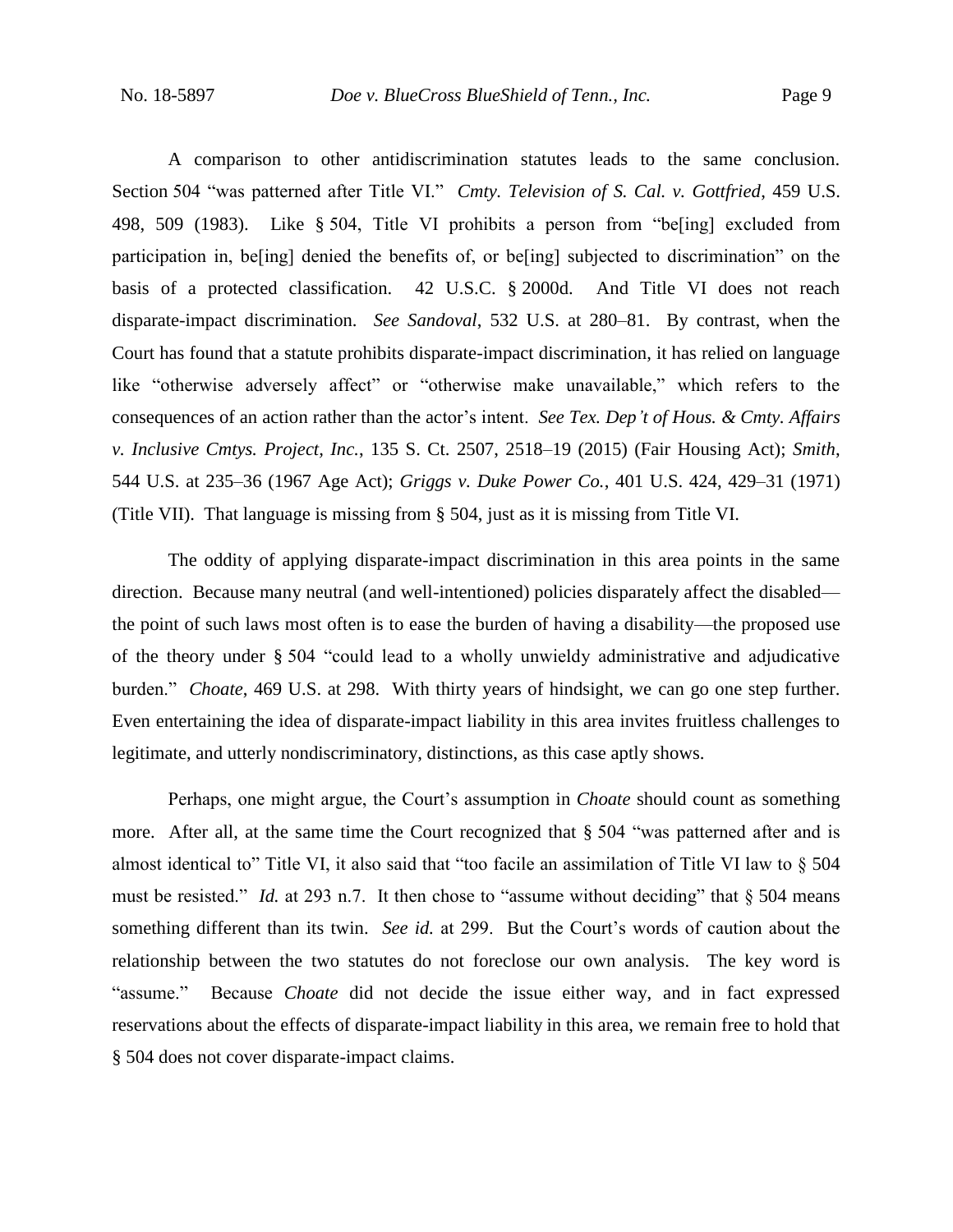Other courts of appeals, we realize, have made the same assumption that *Choate* did. *See, e.g.*, *Ruskai v. Pistole*, 775 F.3d 61, 78 (1st Cir. 2014); *CG v. Pa. Dep't of Educ.*, 734 F.3d 229, 236 (3d Cir. 2013); *Berg v. Fla. Dep't of Labor & Emp't Sec., Div. of Vocational Rehab.*, 163 F.3d 1251, 1254 (11th Cir. 1998). And indeed at least two have acted on it. *See McWright v. Alexander*, 982 F.2d 222, 228–29 (7th Cir. 1992); *Robinson v. Kansas*, 295 F.3d 1183, 1187 (10th Cir. 2002). But in recognizing disparate-impact claims, the cases overlooked the "essentially identical" text of Title VI and § 504, elevating the purpose of § 504 in light of the "different aim of the Rehabilitation Act as well as the different context in which the Act was passed." *Robinson*, 295 F.3d at 1187. Even assuming these cases correctly describe the purpose of the Act, "[n]o legislation pursues its purposes at all costs." *Pension Benefit Guar. Corp. v. LTV Corp.*, 496 U.S. 633, 646 (1990) (quotation omitted). By any conventional measure, the text leaves no room for the statute to prohibit disparate-impact discrimination.

Doe tries to counter this conclusion on two main grounds. He says that BlueCross's inclusion of some drugs used by the non-disabled on the specialty medications list was a pretext to cover its intentional discrimination against those with disabilities. But why that is so is never explained. The reality remains that this lengthy list treats the disabled and non-disabled alike, removing any possibility that BlueCross targeted individuals with disabilities. *Jones*, 341 F.3d at 478.

Doe also argues that BlueCross wrongfully denied his request for an accommodation, namely letting him buy the medicine at his local pharmacy. A claim based on a denial of a reasonable accommodation differs from a disparate-impact claim. *See Ability Ctr. of Greater Toledo v. City of Sandusky*, 385 F.3d 901, 904 n.4 (6th Cir. 2004); *Henrietta D. v. Bloomberg*, 331 F.3d 261, 276–77 (2d Cir. 2003); *see also Lee v. City of Los Angeles*, 250 F.3d 668, 690–91 (9th Cir. 2001). Under the Rehabilitation Act, a disabled person is "otherwise qualified" for a program if he could meet its requirements with a reasonable accommodation. *See Kaltenberger v. Ohio Coll. of Podiatric Med.*, 162 F.3d 432, 435 (6th Cir. 1998); *see also* 29 U.S.C. § 794(d); 28 C.F.R. § 41.53. And when that holds true, a denial of the requested accommodation may amount to unlawful discrimination. *See Kaltenberger*, 162 F.3d at 435–36. But that distinction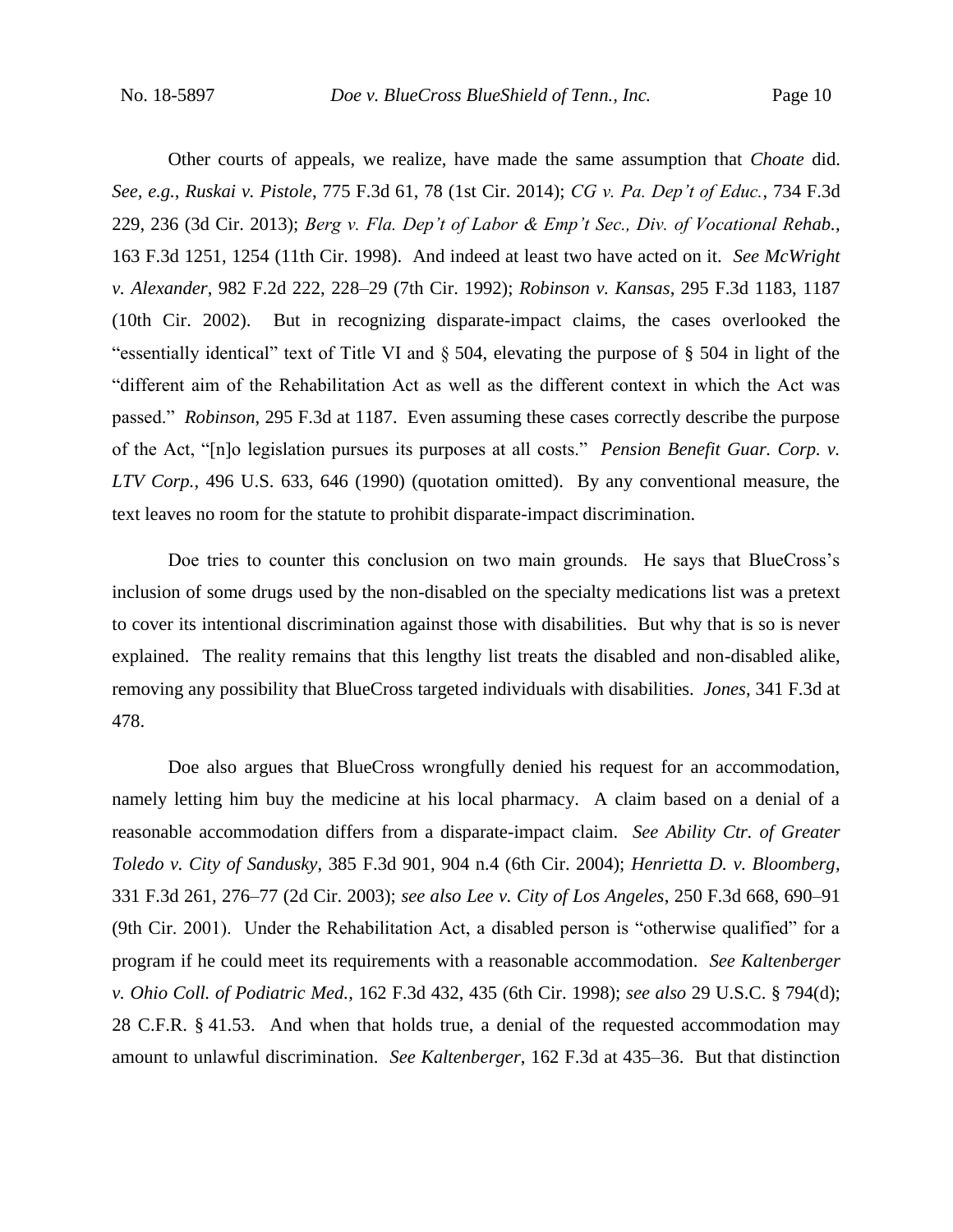does not help Doe. He forfeited his reasonable accommodation argument by failing to articulate it below. *See Doe v. Miami Univ.*, 882 F.3d 579, 594–95 (6th Cir. 2018).

*The Americans with Disabilities Act claim*. Doe separately claims that BlueCross discriminated against him in violation of Title III of the Americans with Disabilities Act. The nature of the claim—that BlueCross discriminated against his use of a public accommodation, the local pharmacy—has a familiar ring to it. And so, regrettably for him, does our conclusion.

The Americans with Disabilities Act prohibits disability discrimination in the enjoyment of public accommodations "by any person who owns, leases (or leases to), or operates a place of public accommodation." 42 U.S.C. § 12182(a). A pharmacy counts as a public accommodation. *Id.* § 12181(7)(F).

Because BlueCross doesn't own, lease, or operate Doe's local pharmacy, his claim fails. Everyone agrees that BlueCross doesn't own or lease the pharmacy. And all dictionaries agree in one way or another that the word "operate" means "[t]o direct the working of; to manage, conduct, work (a railway, business, etc.)." 10 *Oxford English Dictionary*, *supra*, at 848; *see Neff v. Am. Dairy Queen Corp.*, 58 F.3d 1063, 1066 (5th Cir. 1995).

BlueCross doesn't operate Doe's local pharmacy in any meaningful sense of the word. BlueCross does not control the pharmacy's hours, accessibility policies, or customer service protocols. It controls just one thing related to the pharmacy: how much Doe pays out-of-pocket for a product he would like to purchase there. That type of arrangement doesn't make BlueCross the pharmacy's manager.

Doe insists otherwise, noting the connection between the specialty medications program and his diminished access to medicine. Yes, BlueCross may in one sense be responsible for denying him in-network benefits at the pharmacy. The same, however, could be said of Congress, which wrote the Americans with Disabilities Act and which in another sense is responsible for BlueCross not having to make this accommodation. But neither of these things makes them managers of the pharmacy. The truth of the matter is that Doe targets BlueCross's operation of his *health care plan*, not its control over his *pharmacy*. And Doe's health plan